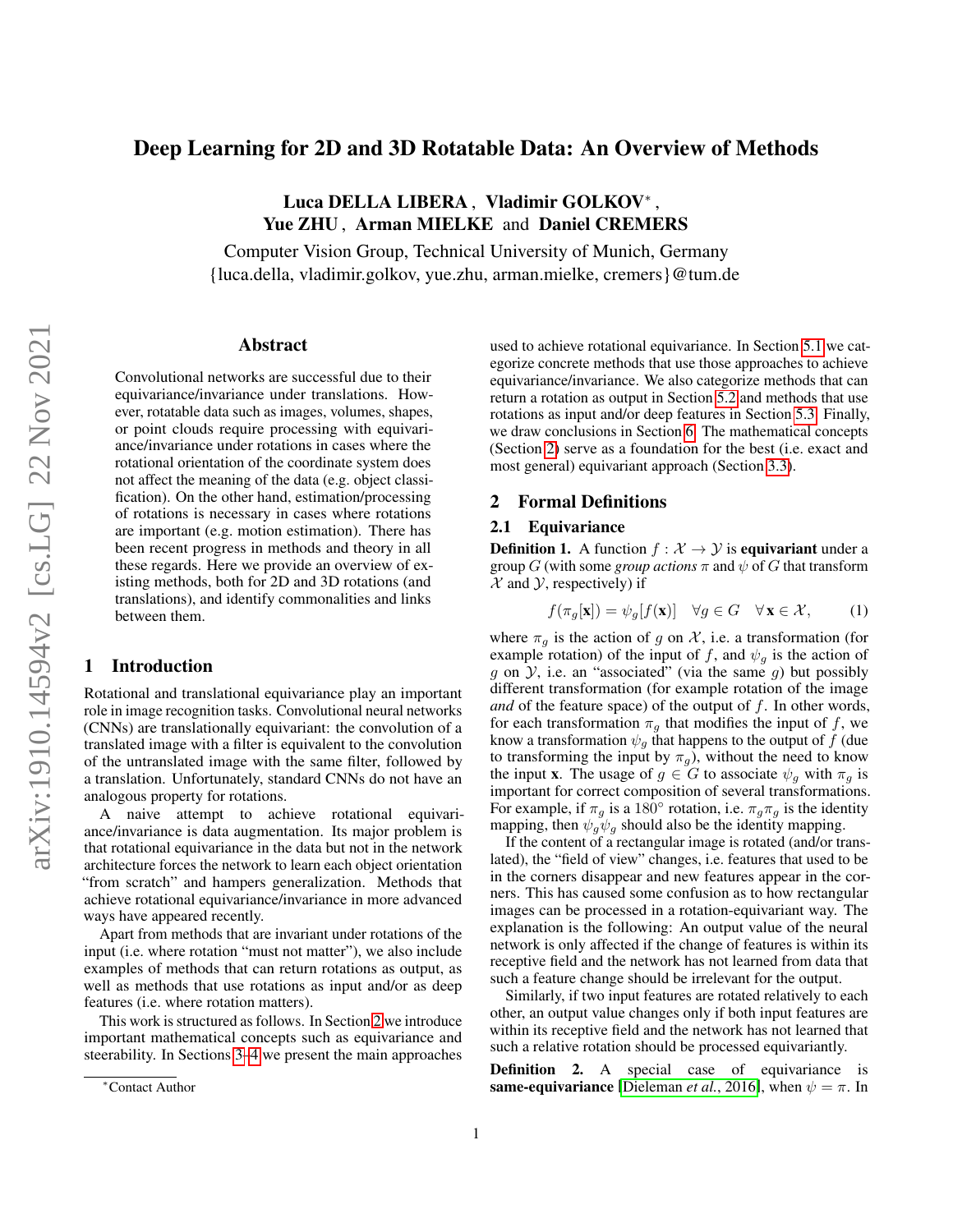<span id="page-1-8"></span>some sources, same-equivariance is called equivariance, and what we call equivariance is called covariance.

<span id="page-1-7"></span>Definition 3. A special case of equivariance is invariance, when  $\psi = \mathbb{I}$ , the identity.

<span id="page-1-6"></span>Definition 4. Equivariance is exact if Eq. [\(1\)](#page-0-1) holds strictly, approximate (for example approximated through learning) if Eq. [\(1\)](#page-0-1) holds approximatively.

## <span id="page-1-2"></span>2.2 Steerability

**Definition 5.** A function  $f : \mathcal{X} \to \mathcal{Y}$  is **steerable** if rotated versions of  $f$  can be expressed using linear combinations of a fixed set of basis functions  $h_j$  for  $j = 1, \ldots, M$ , that is:

$$
f(\pi[\mathbf{x}]) = \sum_{j=1}^{M} k_j(\pi) h_j(\mathbf{x}),
$$
 (2)

where  $\pi$  is a rotation and  $k_j$  are complex-valued rotation-dependent *steering factors*.

For example, if we consider a standard non-normalized 2D Gaussian  $G(x, y) = e^{-(x^2 + y^2)}$ , its first derivative  $G_x(x, y) = \frac{\partial G}{\partial x}(x, y)$  in the x direction can be steered at an arbitrary orientation  $\theta$  through a linear combination of  $G_x^{0^{\circ}}(x,y) = G_x(x,y) = -2xe^{-(x^2+y^2)}$  and  $G_x^{90^{\circ}}(x,y) =$  $G_x(\pi^{90^\circ}[x, y]) = -2ye^{-(x^2+y^2)}$ :

$$
G_x^{\theta}(x, y) = G_x(\pi^{\theta}[x, y])
$$
  
=  $\cos(\theta)G_x^{0^{\circ}}(x, y) + \sin(\theta)G_x^{90^{\circ}}(x, y).$  (3)

A visualization of the case  $\theta = 30^{\circ}$  looks as follows:

$$
\underbrace{G_x^{30^{\circ}}(x,y)}_{\sim 0.87} = \underbrace{\cos(30^{\circ})}_{\sim 0.87} \underbrace{G_x^{0^{\circ}}(x,y)}_{\sim 0.5} + \underbrace{\sin(30^{\circ})}_{0.5} \underbrace{G_x^{90^{\circ}}(x,y)}_{\sim 0.4}.
$$
\n(4)

A useful consequence of steerability is that convolution of an image with basis filters  $h_i$  is rotationally equivariant. The mapping  $\psi$  in Eq. [\(1\)](#page-0-1) in this case corresponds to a linear combination of the feature maps. As a side note, the mapping  $\psi$  can also be a certain kind of linear combinations even if the filters are not a basis of a steerable filter, see Section [3.3.](#page-1-1)

A harmonic function  $f$  is a twice continuously differentiable function that satisfies Laplace's equation, i.e.  $\nabla^2 f = 0$ . Circular harmonics and spherical harmonics are defined on the circle and the sphere, respectively, and are similar to the Fourier series (i.e. sinusoids with different frequencies).

2D or 3D rotational equivariance can be hardwired in the network architecture by restricting the filters' angular component to belong to the circular harmonic or spherical harmonic family, respectively. The proof utilizes steerability properties of such filter banks. The radial profile of these filters on the other hand can be learned. There are various techniques to parameterize the radial profile (with learnable parameters).

#### 2.3 Group Convolution

Definition 6. The group convolution [\[Cohen and Welling,](#page-6-1) [2016,](#page-6-1) Esteves *et al.*[, 2018a\]](#page-6-2) between a feature map F and a filter W is defined as

<span id="page-1-3"></span>
$$
(\mathbf{F} \star_G \mathbf{W})(\mathbf{x}) = \int_{g \in G} \mathbf{F}(\phi_g[\boldsymbol{\eta}]) \mathbf{W}(\phi_g^{-1}[\mathbf{x}]) \, dg,
$$
 (5)

where G is a group,  $g \in G$  is a group element with group action  $\phi_q$ , and  $\eta$  is typically a canonical element in the domain of  $\overline{F}$  (e.g. the origin if the domain is  $\mathbb{R}^n$ ). The group convolution can be shown [\[Esteves](#page-6-3) *et al.*, 2018b, [Kondor and](#page-6-4) [Trivedi, 2018\]](#page-6-4) to be equivariant. The ordinary convolution is a special case of the group convolution.

# <span id="page-1-0"></span>3 Approaches that Guarantee Exact Rotational Equivariance

In this section we list and briefly discuss the approaches used to achieve exact rotational equivariance/invariance. The state-of-the-art approach is described in Section [3.3.](#page-1-1)

#### <span id="page-1-5"></span>3.1 Hardwired Pose Normalization

A basic approach to address the problem of rotational invariance consists in trying to "erase" the effect of rotations by reverting the input to a canonical pose by *hardwiring* a reversion function such as PCA. Problems are: small noise can strongly influence the result especially for objects with symmetries; learned low-level feature detectors do not generalize to other orientations.

#### <span id="page-1-4"></span>3.2 Handcrafted Features

Extractors of simple rotationally invariant features can be handcrafted rather than learned. Examples include features based on distances between pairs of points  $(SE(n)$ -invariant), and/or between each point and the origin (invariant under rotations around the origin). Handcrafted feature extractors are not trained, i.e. not optimal.

#### <span id="page-1-1"></span>3.3 General Linear Equivariant Mappings and Equivariant Nonlinearities

In many situations, the best approach are the most general methods that guarantee equivariance [\[Kondor and Trivedi,](#page-6-4) [2018,](#page-6-4) Weiler *et al.*[, 2018a,](#page-7-0) Cohen *et al.*[, 2019\]](#page-6-5). Several formulations are available.

When using so-called *irreducible representations* of the rotation group, the equivariant mapping corresponds to the usage of steerable filters (see Section [2.2\)](#page-1-2). This enables equivariance under all infinitely many rotation angles, but pointwise nonlinearities such as ReLU are not equivariant in this basis. Only other, special nonlinearities are equivariant. (See Section 3.3 by [\[Cohen](#page-6-5) *et al.*, 2019] for an overview of equivariant nonlinearities, equivariant batch normalization, and equivariant residual learning.)

On the other hand, when using *regular representations*, the mapping corresponds to group convolution, Eq. [\(5\)](#page-1-3), i.e. the usage of a finite number of rotated versions of arbitrary filters. This enables equivariance only under a discrete subgroup (e.g. 45<sup>∘</sup> rotations in a plane) of the rotation group, but pointwise nonlinearities like ReLU are equivariant.

For 2D rotations, results are best in practice when group convolutions with small rotation angles and pointwise nonlinearities are used [\[Weiler and Cesa, 2019\]](#page-7-1).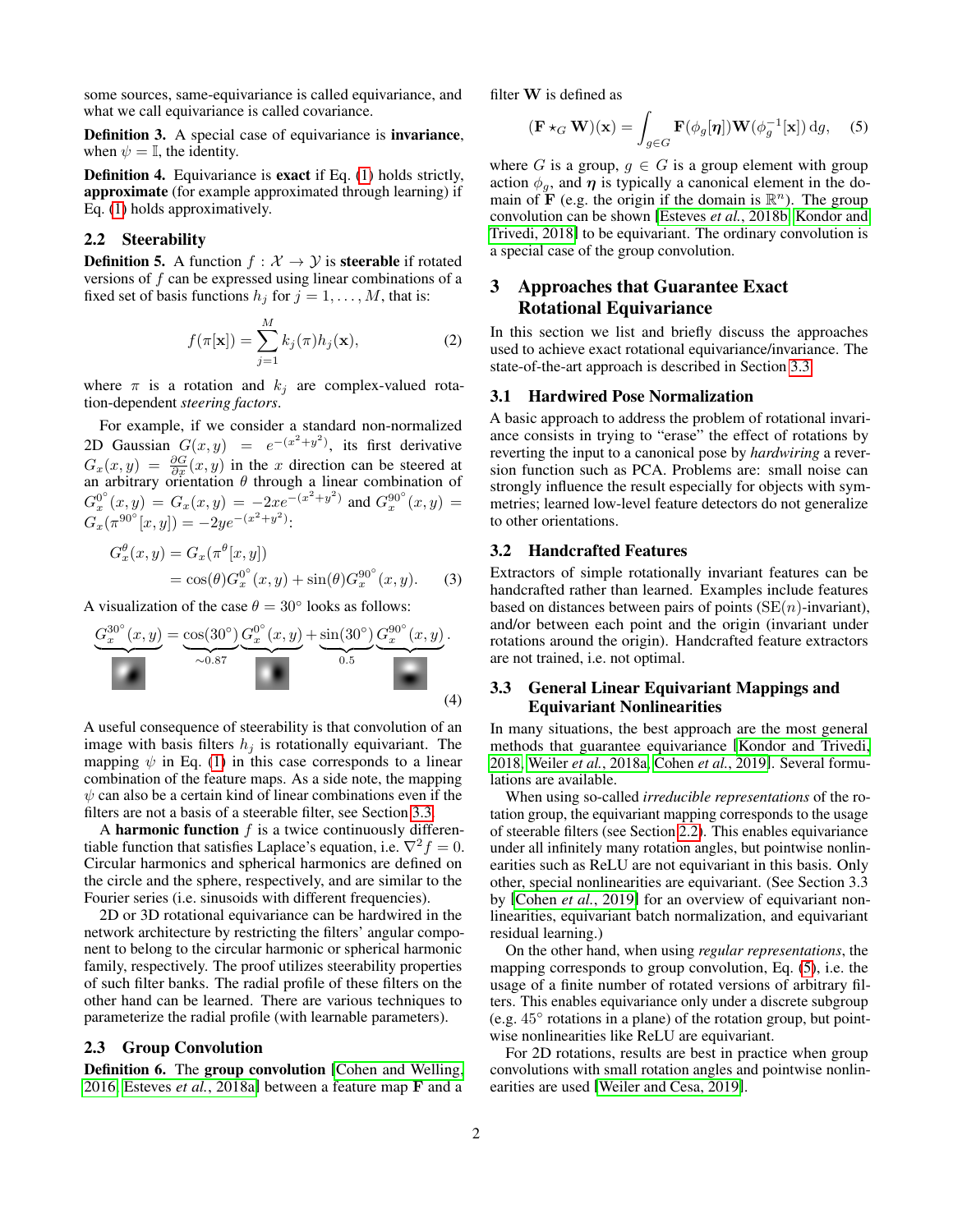<span id="page-2-10"></span>For the most common purposes, this is arguably the best of all approaches: it guarantees exact equivariance (unlike Section [4\)](#page-2-0), without an obligation to use untrainable feature extractors (unlike Section [3.2\)](#page-1-4) or unstable pose normalization (unlike Section [3.1\)](#page-1-5).

Note that the exactness of the equivariance is slightly reduced when data are discretized to a pixel/voxel grid. Deeper layers might further amplify the impact of the angle between the grid and the object on the features. A part of this "missing part of equivariance" can be *learned* from training data (see Section [4.1\)](#page-2-3). If the trained network has such "partially learned" equivariance, it is not obvious how it achieves it, i.e. the group action  $\psi$  of intermediate layers is not known, unlike in the case of exact equivariance.

# <span id="page-2-0"></span>4 Approaches to Learn Approximate Rotational Equivariance

Various approaches exist that facilitate the learning of approximated (inexact) rotational equivariance. Note that for datasets where exact equivariance is appropriate, approaches that provide exact equivariance (Section [3.3\)](#page-1-1) usually work better.

#### <span id="page-2-3"></span>4.1 Data Augmentation

Data augmentation (i.e. random rotations of samples during training) is the most naive approach to deal with rotational equivariance. Such rotational equivariance in the training data but not in the network architecture forces the network to learn to recognize each orientation of each object part "from scratch" and hampers generalization.

## 4.2 Learned Pose Normalization

Instead of *hardwiring* a pose normalization function as described in Section [3.1,](#page-1-5) it is possible to force or encourage the network to *learn* a reversion function directly from the training data. As an example of the "encourage" case, in spatial transformer networks [\[Jaderberg](#page-6-6) *et al.*, 2015], learning a pose normalization is a facilitated but not a guaranteed side effect of learning to classify.

#### 4.3 Soft Constraints

Another approach to let the network learn rotational equivariance/invariance is to introduce additional *soft constraints*, which are typically expressed by auxiliary loss functions that are added to the main loss function. For example, a similarity loss [Coors *et al.*[, 2018\]](#page-6-7) can be defined, which penalizes large distances between the predictions or feature embeddings of rotated copies of the input that are simultaneously fed into separate streams of a siamese network.

The advantage of this approach is the ease of implementation. Furthermore, it can be used in combination with other approaches that provide non-exact equivariance (e.g. pose normalization) in order to enhance it. The disadvantage is that equivariance/invariance is only approximative. The quality of the approximation depends on the loss formula, training data, network architecture and optimization algorithm.

# 4.4 Deformable Convolution

The *deformable convolution* [Dai *et al.*[, 2017\]](#page-6-8) augments a CNN's capability of modeling geometric transformations. Input-dependent offsets are added to the sampling locations of the standard convolution. The offsets are computed by applying an additional convolutional layer over the same input feature map. Bilinear image interpolation is used due to noninteger offsets. The advantage of this approach is that it can learn to handle very general transformations such as rotation, scaling, and deformation, if training data encourage this. The disadvantage is that there is no guarantee of equivariance.

## 5 Overview of Methods

In this section we list and categorize deep learning methods for handling rotatable data and rotations. This includes methods that are equivariant under rotations of the input, methods that output a rotation, and methods that use rotations as inputs and/or deep features.

#### <span id="page-2-1"></span>5.1 Equivariance under Rotations of the Input

Methods that are equivariant under rotations of the input are categorized in [Table 1](#page-3-0) (for 2D rotations) and [Table 2](#page-4-0) (for 3D rotations) according to the following criteria:

- <span id="page-2-8"></span>• Input:
	- Pixel grid: a grid representation of 2D image data
	- Voxel grid: a grid representation of 3D volumetric data
	- Point cloud: a set of 3D point coordinates
	- Spherical signal: a function defined on the sphere
	- Polygon mesh: a collection of vertices, edges, and faces that describes a surface consisting of polygons
	- dMRI (6D): six-dimensional diffusion-weighted magnetic resonance images [\[Müller](#page-6-9) *et al.*, 2021]
- <span id="page-2-4"></span>• Approach: see Definition [4](#page-1-6) and Sections [3–](#page-1-0)[4](#page-2-0)
- <span id="page-2-5"></span>• Property: equivariance (Definition [1\)](#page-0-2) or invariance (Definition [3\)](#page-1-7)
- <span id="page-2-6"></span>• Group:
	- $SO(2)$ : the group of 2D rotations
	- $-$  SE(2): the group of 2D rigid-body motions
	- $-$  SO(3): the group of 3D rotations
	- $-$  SE(3): the group of 3D rigid-body motions
- <span id="page-2-7"></span>• Cardinality: continuous (entire group) or discretized to specific angles

#### <span id="page-2-2"></span>5.2 Rotations as Output

Examples of deep learning methods that output a (3D) rotation are categorized in [Table 3](#page-4-1) and [Table 4](#page-5-2) according to the following characteristics:

- <span id="page-2-9"></span>• Input to the network that outputs the rotation, and according rotation-prediction task:
	- Image. The task is to estimate the orientation of a depicted object relative to the camera.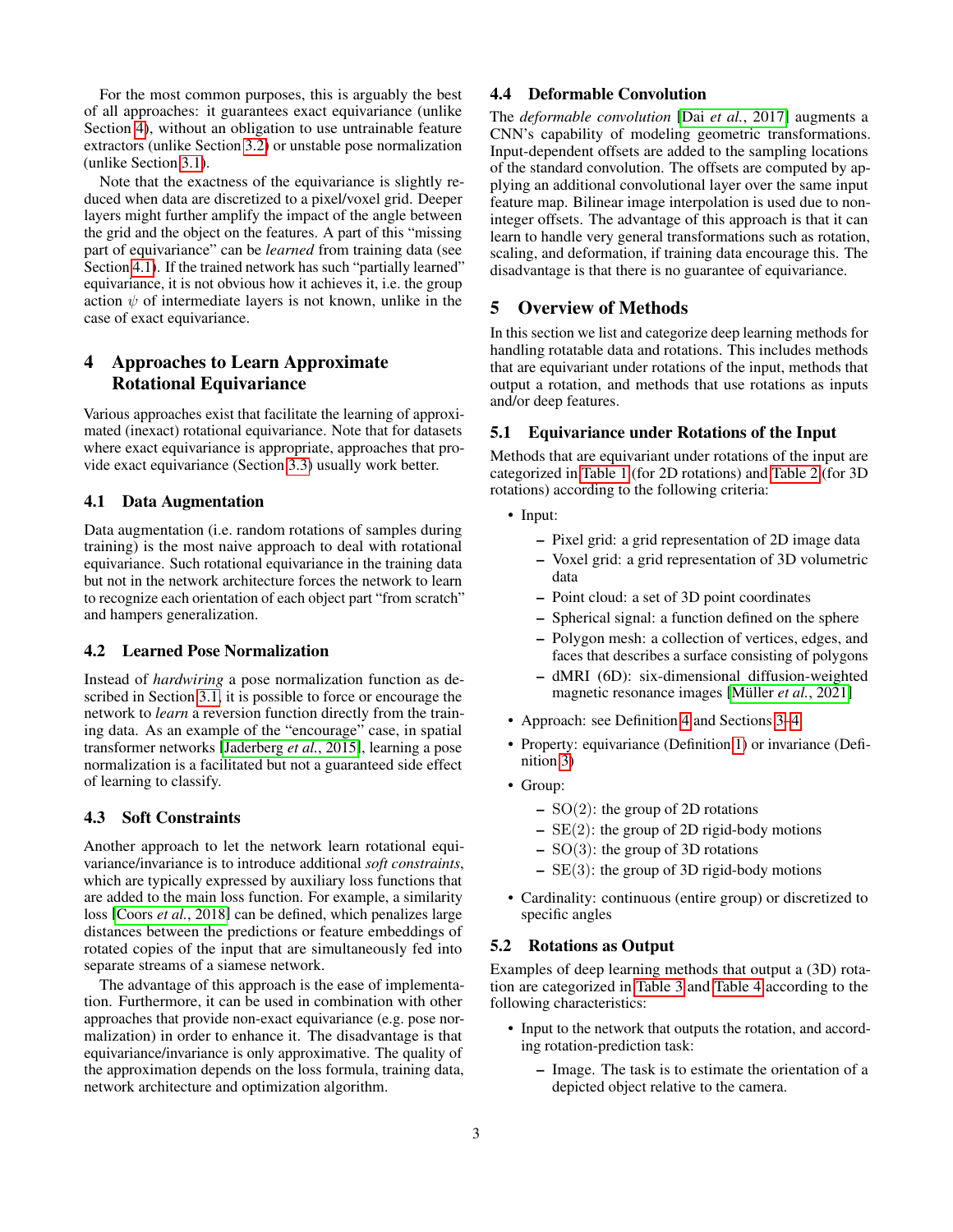- <span id="page-3-4"></span>– Cropped stereo image: A pair of images is taken at the same time from two cameras that are close together and point in the same direction. The images are cropped in a predetermined fashion. Each pair of cropped images constitutes one input. The position of the cameras relative to each other is fixed. The task is to estimate the orientation of a depicted object relative to the cameras.
- Volumetric data. The task is to estimate the orientation of an object relative to volume coordinates.
- Slice of volumetric data. The task is to estimate the orientation of a 2D slice relative to an entire (predefined) 3D object.
- Video: Two or three or more images (video frames). The task is to estimate the relative rotation and translation of the camera between (not necessarily consecutive) frames.
- Number of objects/rotations: Describes how many rotations the network outputs.
	- One rigid object: One rotation is estimated that is associated with a rigid object. The visible "object" is the entire scene in cases where camera motion relative to a static scene is estimated. Other small moving objects can be additionally accounted for (for example to refine the optical-flow estimation), but their *rotation* is *not* estimated.
	- Hierarchy of object parts: Relative rotations between the objects and their parts are estimated, with several hierarchy levels, i.e. an "object" consisting of parts can itself be one of several parts of a "higherlevel" object. Among the methods listed in Tables [3–](#page-4-1) [4,](#page-5-2) only capsule networks belong to this category.
- <span id="page-3-1"></span>• Specialization:
	- Specialized on one object: The network can only process one type of object on which it was trained.
	- Specialized on multiple objects: The network can process an object from an arbitrarily large but fixed set of object types on which it was trained.
	- Generalizing to new objects: The network can generalize to unseen types of objects.
- <span id="page-3-2"></span>• Group:  $SO(3)$  or  $SE(3)$
- <span id="page-3-3"></span>• Representation (embedding) of the rotation(s):
	- Rotation matrix
	- Quaternion
	- Euler angles
	- Axis-angle representation
	- Discrete bins: Rotations are grouped into a finite set of bins.
	- Transformation matrix
	- 3D coordinates of four keypoints on the object (predefined object-specifically, e.g. four of its corners)
	- Eight corners and centroid of 3D bounding box projected into 2D image space

<span id="page-3-0"></span>

| Method                                                                           | Ap-<br>proach                                      | Prop-<br>erty          |        | Group Cardinality                                     |  |
|----------------------------------------------------------------------------------|----------------------------------------------------|------------------------|--------|-------------------------------------------------------|--|
| Many                                                                             | Learned<br>(Data<br>augmentation)                  | $\ast$                 | $\ast$ | $\ast$                                                |  |
| <b>Spatial Transformer</b><br>Networks [Jaderberg et al.,<br>2015]               | Learned<br>(Learned pose   vari-<br>normalization) | In-<br>ance            | SE(2)  | Continuous                                            |  |
| Cyclic Symmetry in CNNs<br>[Dieleman et al., 2016]                               | Exact                                              | Equi-<br>var.          | SE(2)  | <b>Discretized</b><br>$(90^\circ \text{ angles})$     |  |
| <b>Group Equivariant CNNs</b><br>[Cohen and Welling, 2016]                       | Exact                                              | Equi-<br>var.          | SE(2)  | <b>Discretized</b><br>$(90^\circ \text{ angles})$     |  |
| <b>Harmonic Networks</b><br>[Worrall et al., 2017]                               | Exact                                              | Equi-<br>var.          | SE(2)  | Continuous                                            |  |
| <b>Vector Field Networks</b><br>[Marcos et al., 2017]                            | Exact                                              | Equi-<br>var.          | SE(2)  | <b>Discretized</b><br>(any angle)                     |  |
| Oriented Response Net-<br>works [Zhou et al., 2017b]                             | Exact                                              | Equi-<br>var.          | SE(2)  | <b>Discretized</b><br>(any angle)                     |  |
| Deformable CNNs<br>[Dai et al., 2017]                                            | Learned<br>(Deformable<br>convolution)             | Equi-<br>var.          | SE(2)  | Continuous                                            |  |
| <b>Polar Transformer Networks</b><br>[Esteves <i>et al.</i> , 2018b]             | Learned<br>(Learned pose<br>normalization)         | Equi-<br>vari-<br>ance | SE(2)  | Continuous                                            |  |
| <b>Steerable Filter CNNs</b><br>[Weiler et al., 2018b]                           | Exact                                              | Equi-<br>var.          | SE(2)  | <b>Discretized</b><br>(any angle)                     |  |
| Learning invariance with<br>weak supervision<br>[Coors et al., 2018]             | Learned<br>(Soft)<br>constraints)                  | In-<br>vari-<br>ance   | SE(2)  | Continuous                                            |  |
| Roto-Translation Covariant<br>CNNs [Bekkers et al., 2018]                        | Exact                                              | In-<br>var.            | SE(2)  | <b>Discretized</b><br>$\overline{\text{(any angle)}}$ |  |
| RotDCF: Decomposition of<br><b>Convolutional Filters</b><br>[Cheng et al., 2019] | Exact                                              | Equi-<br>vari-<br>ance | SE(2)  | <b>Discretized</b><br>$\overline{\text{(any angle)}}$ |  |
| <b>RiCNN</b><br>[Chidester et al., 2018]                                         | Exact                                              | In-<br>var.            | SO(2)  | <b>Discretized</b><br>$\overline{\text{(any angle)}}$ |  |
| Siamese Equivariant Embed-<br>ding [Véges et al., 2019]                          | Learned<br>$(s$ oft<br>constraints)                | Equi-<br>var.          | SO(2)  | Continuous                                            |  |
| CNN model of primary<br>visual cortex<br>[Ecker et al., 2019]                    | Exact                                              | Equi-<br>vari-<br>ance | SE(2)  | <b>Discretized</b><br>(any angle)                     |  |
| <b>General Steerable CNNs</b><br>[Weiler and Cesa, 2019]                         | Exact                                              | Equi-<br>var.          | SE(2)  | Continuous                                            |  |

Table 1: Methods with equivariance under 2D rotations. The terminology is summarized in Section [5.1.](#page-2-1) The input to each method is an image. In Polar Transformer Networks, the image is transformed to a circular signal in an intermediate layer. Methods with identical cell entries differ in terms of details. Potential weaknesses are highlighted. General Steerable CNNs and their implementation in the e2cnn [\[Weiler and Cesa, 2019\]](#page-7-1) library are the "best" in that they provide various hyperparameter choices, with the other exact methods being special cases thereof (see Section [3.3\)](#page-1-1).

- Learned representation: The latent space (e.g. of an autoencoder) is used to represent the rotation. There are several interesting aspects at play:
	- \* Learned representations allow for ambiguity: If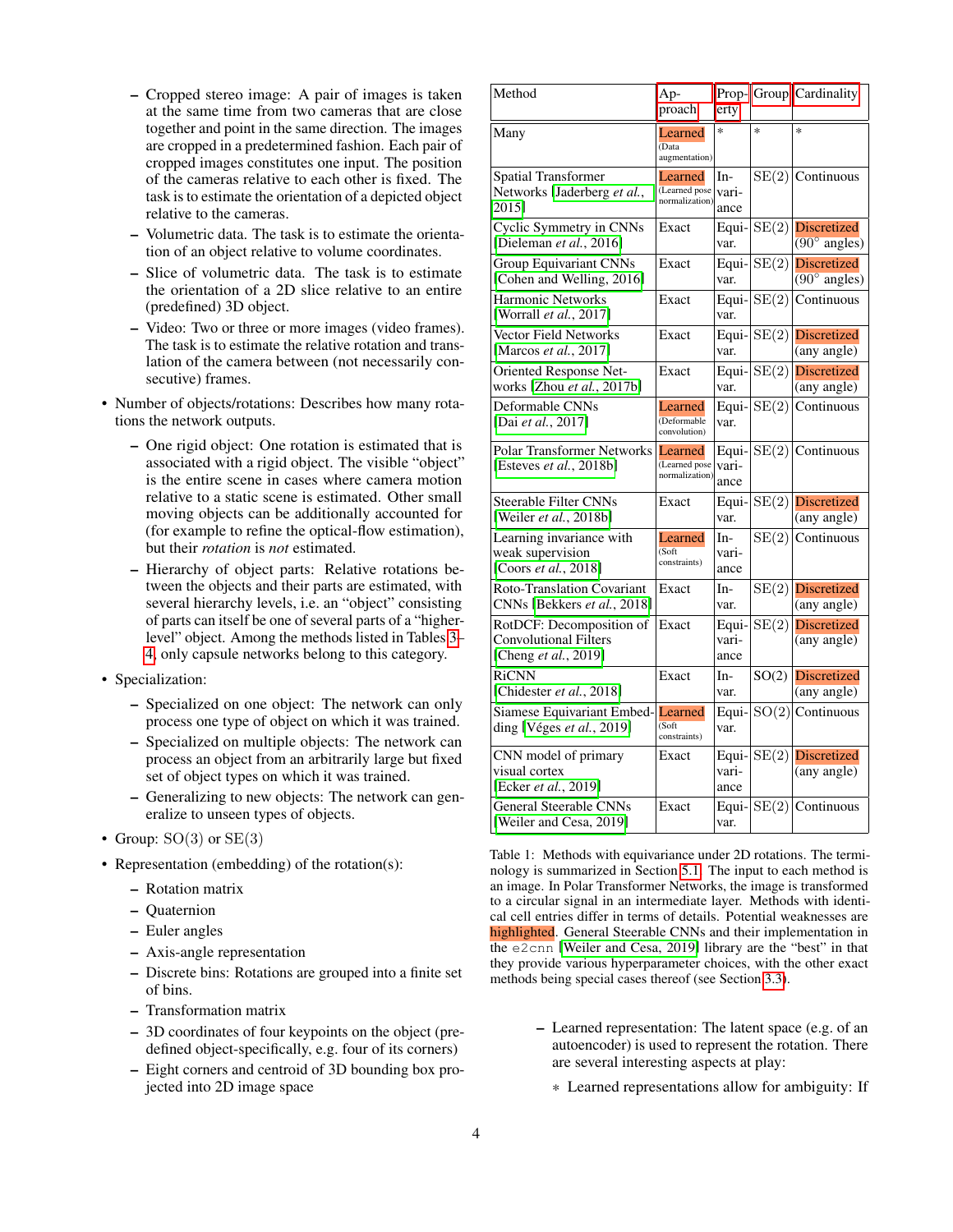<span id="page-4-3"></span><span id="page-4-0"></span>

| Method                                                               | Input                         | Ap-<br>proach                              | $Prop-$<br>erty        | Group  | Cardinality                                                    |
|----------------------------------------------------------------------|-------------------------------|--------------------------------------------|------------------------|--------|----------------------------------------------------------------|
| Many                                                                 | $\ast$                        | Learned<br>(Data<br>augmentation)          | $\ast$                 | $\ast$ | $\ast$                                                         |
| <b>Spatial Transformer</b><br>Networks [Jaderberg<br>et al., 2015]   | Voxel<br>grid                 | Learned<br>(Learned pose<br>normalization) | $In-$<br>vari-<br>ance | SE(3)  | Continuous                                                     |
| <b>Equivariant Repre-</b><br>sentations [Esteves et<br>al., 2018a]   | Spher-Exact<br>ical<br>signal |                                            | Equi-<br>vari-<br>ance |        | $SO(3)$ Continuous                                             |
| <b>Spherical CNNs</b><br>[Cohen et al., 2018]                        | Spher-<br>ical s.             | Exact                                      | Equi-<br>var.          |        | $SO(3)$ Continuous                                             |
| <b>Tensor Field</b><br>Networks [Thomas<br><i>et al.</i> , 2018]     | Point<br>cloud                | Exact                                      | Equi-<br>vari-<br>ance | SE(3)  | Continuous                                                     |
| N-body Networks<br>[Kondor, 2018]                                    | Point<br>cloud                | Exact                                      | Equi-<br>var.          |        | $SO(3)$ Continuous                                             |
| CubeNet [Worrall<br>and Brostow, 2018]                               | Voxel<br>grid                 | Exact                                      | Equi-<br>var.          | SE(3)  | <b>Discretized</b><br>$(90^\circ \text{ angles})$              |
| 3D G-CNNs<br>[Winkels and Cohen,<br>20181                            | Voxel<br>grid                 | Exact                                      | Equi-<br>vari-<br>ance | SE(3)  | <b>Discretized</b><br>$\sqrt{(90^\circ/180^\circ)}$<br>angles) |
| <b>3D Steerable CNNs</b><br>[Weiler et al., 2018a]                   | Voxel<br>grid                 | Exact                                      | Equi-<br>var.          | SE(3)  | Continuous                                                     |
| PPF-FoldNet<br>[Deng <i>et al.</i> , 2018]                           | Point<br>cloud                | Exact<br>(handcrafted<br>features)         | $In-$<br>var.          | SE(3)  | Continuous                                                     |
| Gauge Equivariant<br>Mesh CNNs Ide<br>Haan et al., 2021]             | Poly-<br>gon<br>mesh          | Exact                                      | Equi-<br>vari-<br>ance |        | $SE(3)$ Continuous                                             |
| $SE(3)$ -Equivariant<br>DL for dMRI<br>[Müller <i>et al.</i> , 2021] | dMRI<br>(6D)                  | Exact                                      | Equi-<br>vari-<br>ance | SE(3)  | Continuous                                                     |

Table 2: Methods with equivariance under 3D rotations. The terminology is summarized in Section [5.1.](#page-2-1) Potential weaknesses are highlighted. Tensor Field Networks are the "best" for point clouds in that they provide continuous exact SE(3)-equivariance. Similarly, 3D Steerable CNNs are the "best" neural networks for voxel grids. On the other hand, CubeNet and 3D G-CNNs offer only discrete rotations but are compatible with nonlinearities such as ReLU. The exact methods for 3D data are available via the e3nn [\[Geiger](#page-6-19) *et al.*, [2020\]](#page-6-19) library.

> an object looks very similar from two angles and the loss allows for it, the network can learn to use the same encoding to represent both rotations. On the other hand, unambiguous representations (like the ones listed above) would require generative/probabilistic models to deal with ambiguity.

- \* Certain representations are encouraged due to the overall network architecture. For example, in capsule networks, learned representations of rotation are processed in a very specific way (multiplied by learned transformation matrices).
- \* Features other than rotation might be entangled into the learned representation. This is not even always discouraged. For example, in capsule net-

<span id="page-4-1"></span>

| Method                                                                                           | Input                                            | Spe-<br>cializa-<br>tion               |       | Group   Embed- Loss<br>ding                | function                                           |
|--------------------------------------------------------------------------------------------------|--------------------------------------------------|----------------------------------------|-------|--------------------------------------------|----------------------------------------------------|
| PoseNet<br>[Kendall et al., 2015]                                                                | Image                                            | One<br>object                          | SE(3) | Quater-<br>nion                            | $L^2$ dist. in<br>embed-<br>ding space             |
| Relative camera pose<br>estimation using<br>CNNs [Melekhov et<br>al., 2017]                      | Video<br>(two<br>non-con-<br>secutive<br>frames) | Gener-<br>alizing<br>to new<br>objects | SE(3) | Quater-<br>nion                            | $L^2$ dis-<br>tance in<br>embed-<br>ding space     |
| 3D pose regression<br>using CNNs<br>[Mahendran et al.,<br>20171                                  | Image                                            | Mul-<br>tiple<br>objects               | SO(3) | Axis-<br>angle or<br>quater-<br>nion       | Geodesic<br>distance                               |
| Real-time seamless<br>single shot 6D object<br>pose prediction<br>[Tekin et al., 2018]           | Image                                            | Mul-<br>tiple<br>objects               | SE(3) | Bound-<br>ing<br>box                       | Squared<br>$L^2$ dist. in<br>embed-<br>ding space  |
| Registration of a slice<br>to a predefined volume<br>[Mohseni Salehi et al.,<br>2019]            | Slice<br>of vol-<br>ume                          | One<br>object                          | SE(3) | Axis-<br>angle<br>repre-<br>senta-<br>tion | Geodesic<br>distance <sup>1</sup>                  |
| Registration of a<br>volume to another,<br>predefined volume<br>[Mohseni Salehi et al.,<br>2019] | Vol-<br>ume                                      | One<br>object                          | SE(3) | Axis-<br>angle<br>repre-<br>senta-<br>tion | Geodesic<br>distance <sup>1</sup>                  |
| SSD-AF<br>[Pandey et al., 2018]                                                                  | Crop-<br>ped<br>stereo<br>image                  | Mul-<br>tiple<br>objects               | SE(3) | Vari-<br>ous <sup>2</sup>                  | Smoothed<br>$L^1$ dist. in<br>embed-<br>ding space |
| Learning<br>local RGB-to-<br>CAD correspondences<br>[Georgakis et al.,<br>2019]                  | Image<br>and<br>3D<br>model                      | Mul-<br>tiple<br>objects               | SE(3) | Rota-<br>tion<br>matrix                    | Squared<br>$L^2$ dist. in<br>embed-<br>ding space  |

<sup>1</sup> Initially squared  $L^2$  distance in embedding space (fast to compute); then geodesic distance for rotation and squared  $L^2$  distance for translation.

 $^{\rm 2}$  Each method from the SSD-AF family uses a different embedding: discrete bins, four keypoint locations in 3D space, quaternion, Euler angles.

Table 3: Examples of deep learning methods that can output a 3D rotation, where a ground truth rotation is used for training. The terminology is summarized in Section [5.2.](#page-2-2) Losses that lack rotational invariance are highlighted.

> works, the learned representation may also contain other object features such as color.

- <span id="page-4-2"></span>• Loss function. We distinguish the following categories:
	- Rotations are estimated at the output layer. The loss measures the similarity to ground truth rotations of training samples. These methods are listed in [Table 3.](#page-4-1)
		- \* Geodesic distance between prediction and ground truth: This loss is rotationally invariant, i.e. the network miscalculating a rotation by 10<sup>∘</sup> always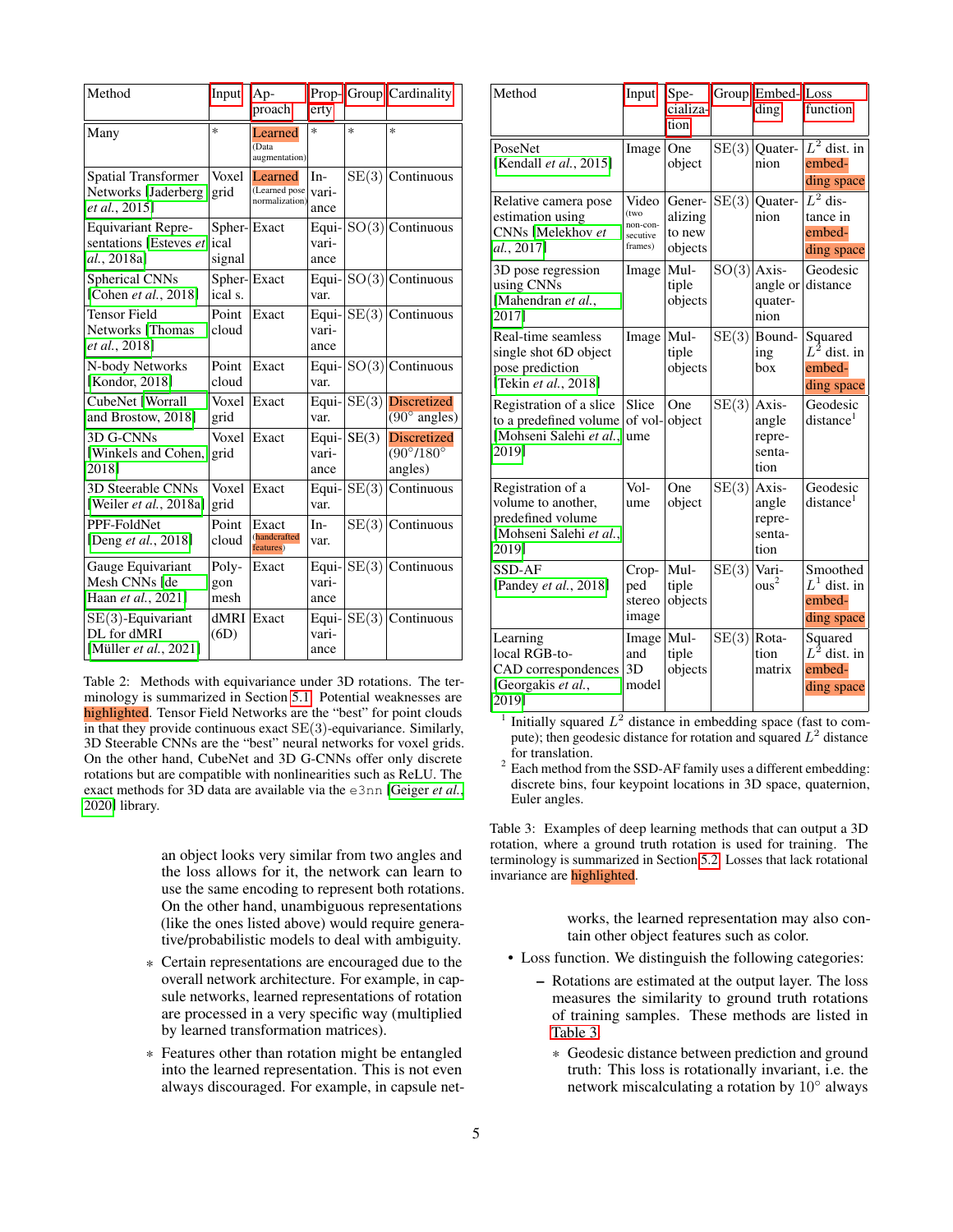<span id="page-5-3"></span><span id="page-5-2"></span>

| Method                                                                                                      | Input                                            | Spe-<br>cializa-<br>tion               | Group | Embed-<br>ding                                      | Loss<br>function              |
|-------------------------------------------------------------------------------------------------------------|--------------------------------------------------|----------------------------------------|-------|-----------------------------------------------------|-------------------------------|
| <b>Capsule Networks</b><br>[Sabour <i>et al.</i> , 2017]                                                    | Image                                            | Gener-<br>alizing<br>to new<br>objects | SE(3) | Trans-<br>forma-<br>tion ma-<br>trices <sup>1</sup> | Object<br>classifi-<br>cation |
| <b>Spatial Transformer</b><br><b>Networks</b><br>[Jaderberg <i>et al.</i> , 2015]                           | Vol-<br>ume                                      | Gener-<br>alizing<br>to new<br>objects | SE(3) | Trans-<br>forma-<br>tion ma-<br>trix                | Object<br>classifi-<br>cation |
| Unsupervised learning of<br>depth and ego-motion<br>[Zhou <i>et al.</i> , 2017a]                            | Video<br>(three<br>consec-<br>utive<br>frames)   | Gener-<br>alizing<br>to new<br>objects | SE(3) | Euler<br>angles                                     | View<br>warping               |
| Learning implicit<br>representations of 3D<br>object orientations from<br>RGB [Sundermeyer et al.,<br>2018] | Image                                            | One<br>object                          |       | $SO(3) $ Learned<br>repre-<br>senta-<br>tion        | Auto-<br>encoder              |
| GeoNet<br>[Yin and Shi, 2018]                                                                               | Video<br>(several<br>consec-<br>utive<br>frames) | Gener-<br>alizing<br>to new<br>objects | SE(3) | Euler<br>angles                                     | View<br>warping               |

<sup>1</sup> Poses of lowest-level object parts: learned representation; part-toobject pose transformations: transformation matrices (as trainable parameters).

Table 4: Examples of deep learning methods that can output a 3D rotation, where a ground truth rotation is *not* necessary for training. The terminology is summarized in Section [5.2.](#page-2-2) Losses are **highlighted** for which a good loss value does not guarantee a good prediction of rotations.

> results in the same loss value, regardless of the ground truth rotation and of the direction into which the prediction is biased.

- $*$   $L^p$  distance in embedding space: This loss value is fast to compute but not rotationally invariant, i.e. an error of 10<sup>∘</sup> yields different loss values depending on the ground truth and on the prediction. Due to this "unfairness"/"arbitrarity", such losses are **highlighted** in the table.
- Rotations are estimated in an intermediate layer and used in subsequent layers for a "higher-level" goal of a larger system. Ground truth rotations are not required. These methods are listed in [Table 4.](#page-5-2)
	- \* Object classification: Rotation prediction is trained as part of a larger system for object classification. The estimated rotation is used to rotate the input or feature map (in spatial transformer networks) or predicted poses (in capsule networks) as an intermediate processing step. It is assumed that learning to rotate to a canonical pose (in spatial transformer networks) or to let object parts vote about the overall object pose (in capsule networks) is beneficial for object classification. The estimation of rotation is incidental and encouraged by the overall setup. However,

its approximate correctness is not necessary for perfect object classification. Therefore, the "predicted rotation" can be very wrong, and due to this danger this loss is **highlighted** in the table.

- \* View warping: At least two video frames are used to estimate the scene geometry (depth maps) and camera motion between the views (rotation, translation). These estimates are used to warp one view (image, and possibly depth map) to resemble another view. The loss measures this resemblance. This is a form of self-supervised learning: ground truth geometry and motion are not given, but are estimated such that they cause warping that is consistent with the input images. The rotation estimation can be expected to be good, because it is necessary for good view synthesis.
- \* Autoencoder reconstruction loss: The network is trained to reconstruct its input (a view of the object) after passing it through a lower-dimensional latent space. The output target has a neutral image background and lacks other objects that were visible in the input image. This allows the network to learn to discard the information about the background and other objects before the bottleneck layer. If the network is specialized on one object, then maintaining in the latent space only the information about the object pose is sufficient for such reconstruction. If additionally the latent space is sufficiently low-dimensional, then the learning is encouraged to be economic about the amount of information encoded in the latent space, i.e. to encode nothing but the pose.

Estimation of 2D rotations is simpler in terms of representation. Predicting the sine and cosine of the rotation angle (and normalizing the predicted vector to length 1, because otherwise the predicted sine and cosine might slightly contradict each other, or be beyond  $[-1, 1]$ ) is better than predicting the angle, because the latter requires learning a function that has a jump (from 360<sup>∘</sup> to 0 ∘ ), which is not easy for (non-generative) neural networks.

## <span id="page-5-0"></span>5.3 Rotations as Input or as Deep Features

Other uses of rotations in deep learning are to take rotations as input, or to restrict deep features to belong to  $SO(n)$  (without requiring them to directly approximate rotations present in the data). For example, [\[Huang](#page-6-26) *et al.*, 2017] use rotation matrices as inputs and as deep features. They restrict deep features to  $SO(3)$  by using layers that map from  $SO(3)$  to  $SO(3)$ .

## <span id="page-5-1"></span>6 Conclusions

Among the methods for equivariance/invariance, the most successful ones are based on the exact and most general approach (Section [3.3\)](#page-1-1). They are very effective in 3D input domains as well. With emerging theory [\[Kondor and Trivedi, 2018,](#page-6-4) [Co](#page-6-5)hen *et al.*[, 2019\]](#page-6-5) for exact equivariance and with emerging approaches, it appears to be the perfect time to use the methods in various application domains and to tune them. Existing pipelines that do not have (exact) equivariance yet and for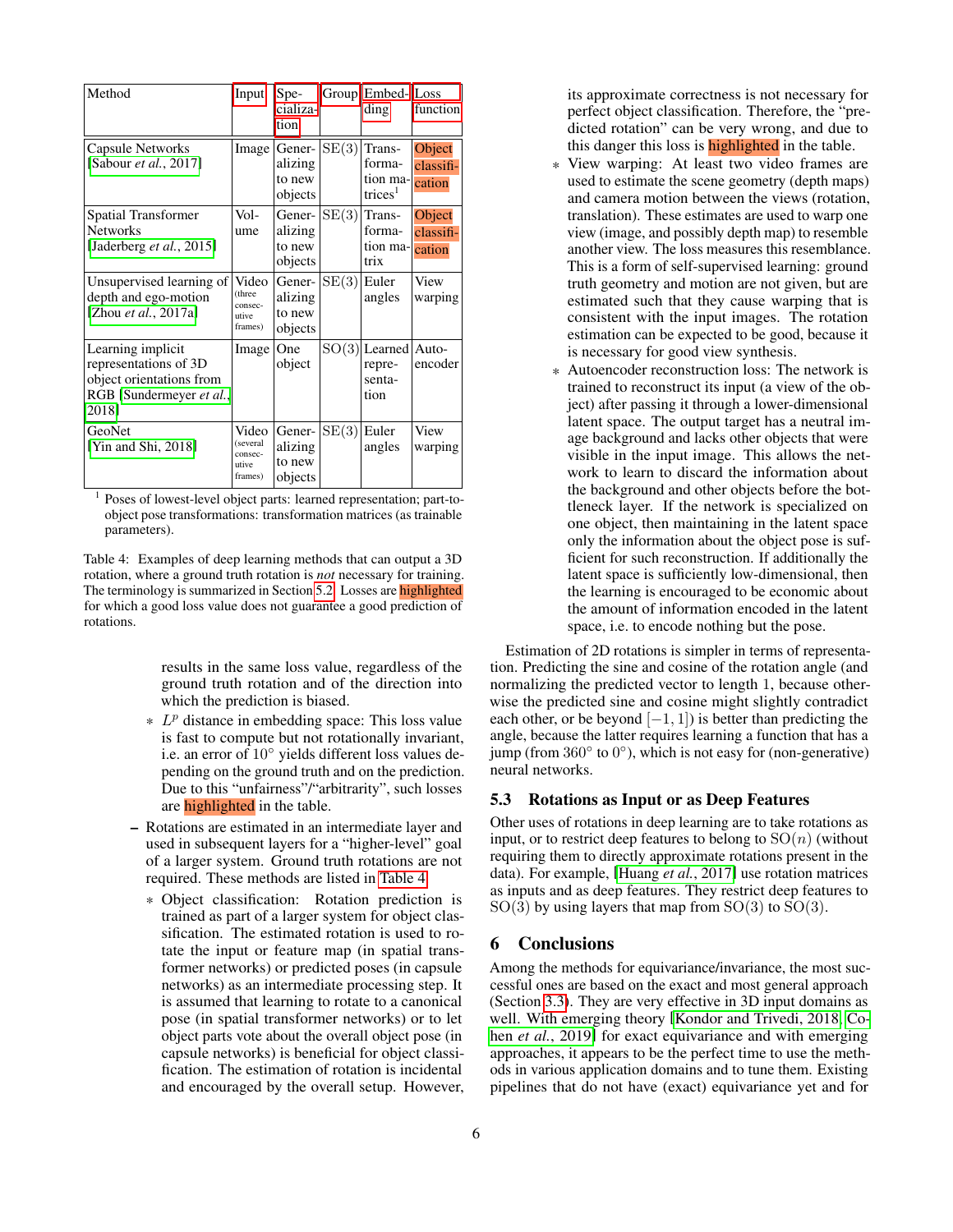example rely on data augmentation are likely to benefit from incorporating exact-equivariance approaches.

#### Acknowledgments

We thank Erik Bekkers, Maurice Weiler, Gabriele Cesa, Antonij Golkov, Taco Cohen, Christine Allen-Blanchette, Qadeer Khan, Philip Müller, Philip Häusser, and Remco Duits for valuable discussions. This manuscript was supported by the ERC Consolidator Grant "3DReloaded", the Munich Center for Machine Learning (Grant No. 01IS18036B), and the BMBF project MLwin.

# References

- <span id="page-6-11"></span>[Bekkers *et al.*, 2018] E. J. Bekkers, M. W. Lafarge, M. Veta, K. A. J. Eppenhof, J. P. W. Pluim, and R. Duits. Rototranslation covariant convolutional networks for medical image analysis. In *MICCAI*, pages 440–448, 2018. [4](#page-3-4)
- <span id="page-6-12"></span>[Cheng *et al.*, 2019] X. Cheng, Q. Qiu, R. Calderbank, and G. Sapiro. RotDCF: decomposition of convolutional filters for rotation-equivariant deep networks. In *ICLR*, 2019. [4](#page-3-4)
- <span id="page-6-13"></span>[Chidester *et al.*, 2018] B. Chidester, M. N. Do, and J. Ma. Rotation equivariance and invariance in convolutional neural networks. *arXiv:1805.12301*, 2018. [4](#page-3-4)
- <span id="page-6-1"></span>[Cohen and Welling, 2016] T. S. Cohen and M. Welling. Group equivariant convolutional networks. In *ICML*, pages 2990–2999, 2016. [2,](#page-1-8) [4](#page-3-4)
- <span id="page-6-15"></span>[Cohen *et al.*, 2018] T. S. Cohen, M. Geiger, J. Köhler, and M. Welling. Spherical CNNs. In *ICLR*, 2018. [5](#page-4-3)
- <span id="page-6-5"></span>[Cohen *et al.*, 2019] T. S. Cohen, M. Geiger, and M. Weiler. A general theory of equivariant CNNs on homogeneous spaces. In *NeurIPS*, pages 9142–9153, 2019. [2,](#page-1-8) [6](#page-5-3)
- <span id="page-6-7"></span>[Coors *et al.*, 2018] B. Coors, A. Condurache, A. Mertins, and A. Geiger. Learning transformation invariant representations with weak supervision. In *VISAPP*, pages 64–72, 2018. [3,](#page-2-10) [4](#page-3-4)
- <span id="page-6-8"></span>[Dai *et al.*, 2017] J. Dai, H. Qi, Y. Xiong, Y. Li, G. Zhang, H. Hu, and Y. Wei. Deformable convolutional networks. In *ICCV*, pages 764–773, 2017. [3,](#page-2-10) [4](#page-3-4)
- <span id="page-6-18"></span>[de Haan *et al.*, 2021] P. de Haan, M. Weiler, T. Cohen, and M. Welling. Gauge equivariant mesh CNNs: Anisotropic convolutions on geometric graphs. In *ICLR*, 2021. [5](#page-4-3)
- <span id="page-6-17"></span>[Deng *et al.*, 2018] H. Deng, T. Birdal, and S. Ilic. PPF-FoldNet: unsupervised learning of rotation invariant 3D local descriptors. In *ECCV*, pages 620–638, 2018. [5](#page-4-3)
- <span id="page-6-0"></span>[Dieleman *et al.*, 2016] S. Dieleman, J. De Fauw, and K. Kavukcuoglu. Exploiting cyclic symmetry in convolutional neural networks. In *ICML*, pages 1889–1898, 2016. [1,](#page-0-3) [4](#page-3-4)
- <span id="page-6-14"></span>[Ecker *et al.*, 2019] A. S. Ecker, F. H. Sinz, E. Froudarakis, P. G. Fahey, S. A. Cadena, E. Y. Walker, E. Cobos, J. Reimer, A. S. Tolias, and M. Bethge. A rotationequivariant convolutional neural network model of primary visual cortex. In *ICLR*, 2019. [4](#page-3-4)
- <span id="page-6-2"></span>[Esteves *et al.*, 2018a] C. Esteves, C. Allen-Blanchette, A. Makadia, and K. Daniilidis. Learning SO(3) equivariant representations with spherical CNNs. In *ECCV*, pages 54–70, 2018. [2,](#page-1-8) [5](#page-4-3)
- <span id="page-6-3"></span>[Esteves *et al.*, 2018b] C. Esteves, C. Allen-Blanchette, X. Zhou, and K. Daniilidis. Polar transformer networks. In *ICLR*, 2018. [2,](#page-1-8) [4](#page-3-4)
- <span id="page-6-19"></span>[Geiger *et al.*, 2020] M. Geiger, T. Smidt, Alby M., B. K. Miller, W. Boomsma, B. Dice, K. Lapchevskyi, M. Weiler, M. Tyszkiewicz, S. Batzner, M. Uhrin, J. Frellsen, N. Jung, S. Sanborn, J. Rackers, and M. Bailey. Euclidean neural networks: e3nn, 2020. [5](#page-4-3)
- <span id="page-6-25"></span>[Georgakis *et al.*, 2019] G. Georgakis, S. Karanam, Z. Wu, and J. Kosecka. Learning local RGB-to-CAD correspondences for object pose estimation. In *ICCV*, pages 8967– 8976, 2019. [5](#page-4-3)
- <span id="page-6-26"></span>[Huang *et al.*, 2017] Z. Huang, C. Wan, T. Probst, and L. V. Gool. Deep learning on Lie groups for skeleton-based action recognition. In *CVPR*, pages 1243–1252, 2017. [6](#page-5-3)
- <span id="page-6-6"></span>[Jaderberg *et al.*, 2015] M. Jaderberg, K. Simonyan, A. Zisserman, and K. Kavukcuoglu. Spatial transformer networks. In *NeurIPS*, pages 2017–2025, 2015. [3,](#page-2-10) [4,](#page-3-4) [5,](#page-4-3) [6](#page-5-3)
- <span id="page-6-20"></span>[Kendall *et al.*, 2015] A. Kendall, M. K. Grimes, and R. Cipolla. PoseNet: A convolutional network for real-time 6-DOF camera relocalization. In *ICCV*, pages 2938–2946, 2015. [5](#page-4-3)
- <span id="page-6-4"></span>[Kondor and Trivedi, 2018] R. Kondor and S. Trivedi. On the generalization of equivariance and convolution in neural networks to the action of compact groups. In *ICML*, pages 2747–2755, 2018. [2,](#page-1-8) [6](#page-5-3)
- <span id="page-6-16"></span>[Kondor, 2018] R. Kondor. N-body networks: a covariant hierarchical neural network architecture for learning atomic potentials. *arXiv:1803.01588*, 2018. [5](#page-4-3)
- <span id="page-6-22"></span>[Mahendran et al., 2017] S. Mahendran, H. Ali, and R. Vidal. 3D pose regression using convolutional neural networks. In *CVPR Workshops*, pages 494–495, 2017. [5](#page-4-3)
- <span id="page-6-10"></span>[Marcos *et al.*, 2017] D. Marcos, M. Volpi, N. Komodakis, and D. Tuia. Rotation equivariant vector field networks. In *ICCV*, pages 5058–5067, 2017. [4](#page-3-4)
- <span id="page-6-21"></span>[Melekhov *et al.*, 2017] I. Melekhov, J. Ylioinas, J. Kannala, and E. Rahtu. Relative camera pose estimation using convolutional neural networks. In *ACIVS*, pages 675–687, 2017. [5](#page-4-3)
- <span id="page-6-23"></span>[Mohseni Salehi *et al.*, 2019] S. S. Mohseni Salehi, S. Khan, D. Erdogmus, and A. Gholipour. Real-time deep pose estimation with geodesic loss for image-to-template rigid registration. *IEEE Trans Med Imaging*, pages 470–481, 2019. [5](#page-4-3)
- <span id="page-6-9"></span>[Müller *et al.*, 2021] P. Müller, V. Golkov, V. Tomassini, and D. Cremers. Rotation-equivariant deep learning for diffusion MRI. *arXiv preprint*, 2021. [3,](#page-2-10) [5](#page-4-3)
- <span id="page-6-24"></span>[Pandey *et al.*, 2018] R. Pandey, P. Pidlypenskyi, S. Yang, and C. Kaeser-Chen. Efficient 6-DoF tracking of handheld objects from an egocentric viewpoint. In *ECCV*, pages 426–441, 2018. [5](#page-4-3)